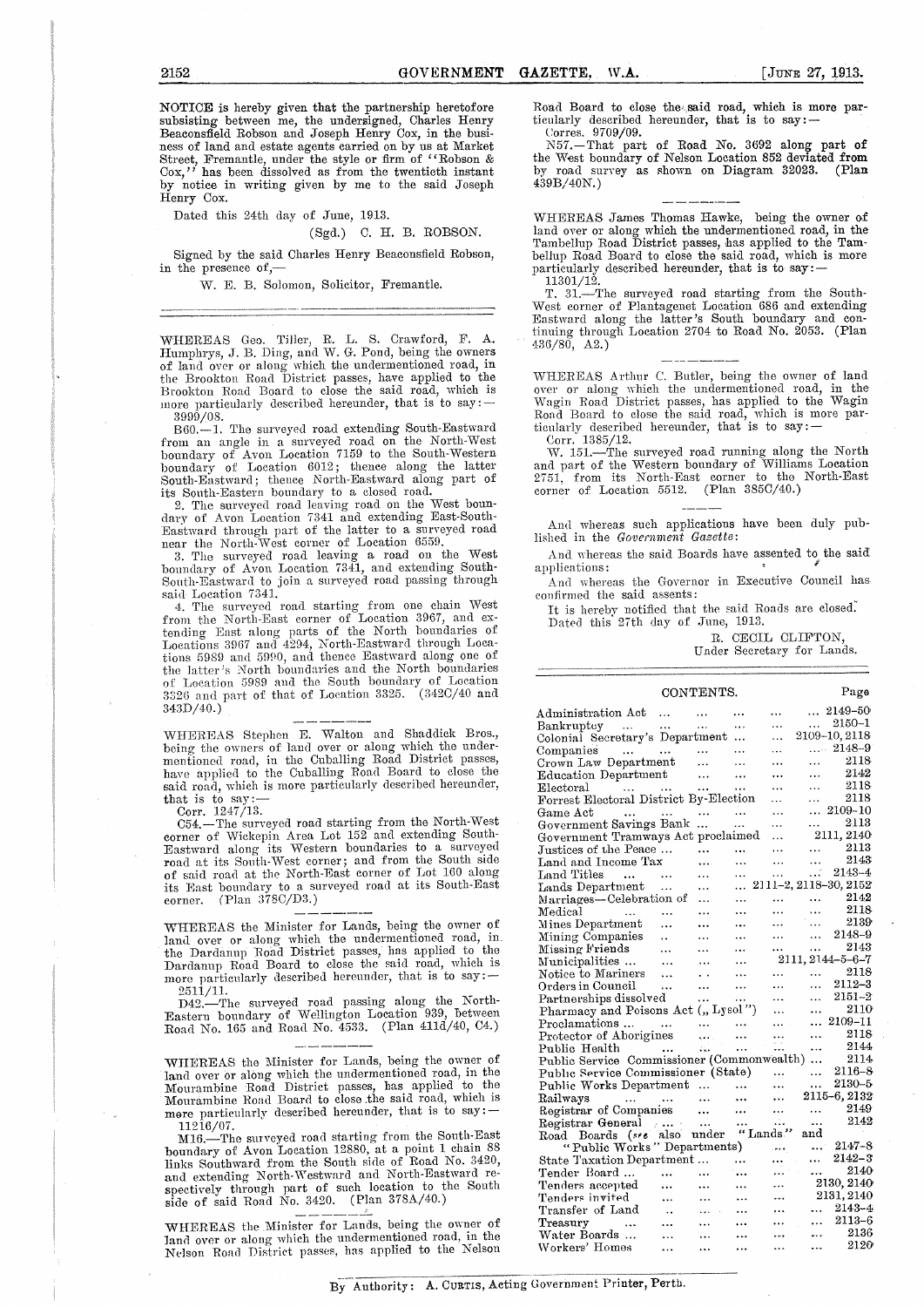

## Government Gazette

## PERTH, FRIDAY, 27 JUNE 1913 No. 34

© STATE OF WESTERN AUSTRALIA

## **CONTENTS**

Administration Act Bankruptcy Colonial Secretary's Department Companies Crown Law Department Education Department Electoral Forrest Electoral District By-Election Game Act Government Savings Bank Government Tramways Act proclaimed Justices of the Peace Land and Income Tax Land Titles Lands Department Marriages—Celebration of Medical Mines Department Mining Companies Missing Friends Municipalities Notice to Mariners Orders in Council Partnerships dissolved Pharmacy and Poisons Act ("Lysol") Proclamations Protector of Aborigines Public Health Public Service Commissioner (Commonwealth) Public Service Commissioner (State) Public Works Department Railways Registrar of Companies Registrar General Road Boards (see also under ''Lands'' and ''Public Works'' Departments) State Taxation Department Tender Board Tenders Accepted Tenders Invited Transfer of Land Treasury